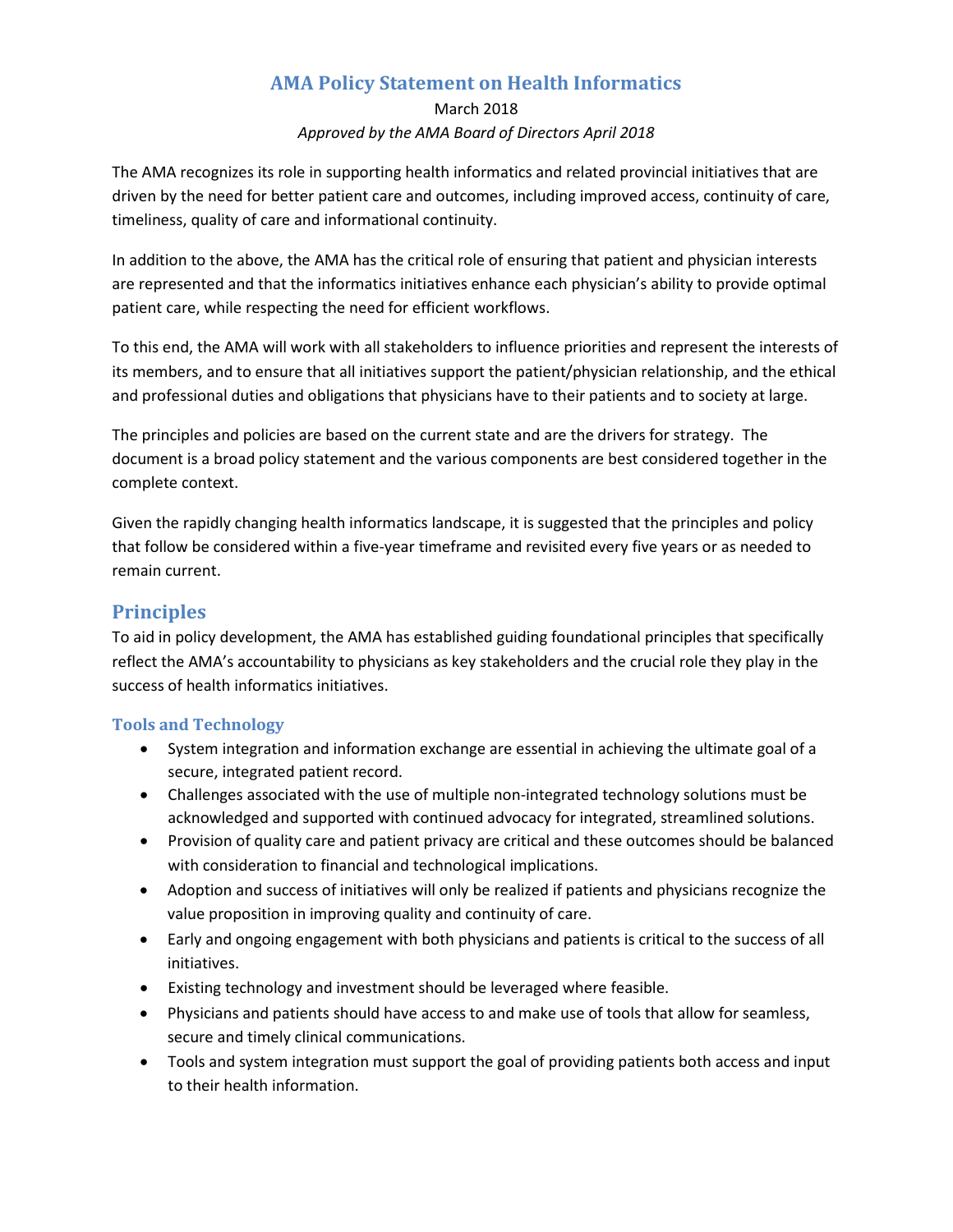- Physicians need current and effective electronic medical record systems and clinical decision support tools available on demand at the point of care to support data reporting, quality improvement and continuity of care.
- Opportunities to improve clinical standards and toolsets should be leveraged where feasible in the development of new technologies.
- All implementations should take into account the potential requirement for future integration with new technologies and ongoing upgrades.

### **Patient Care and Engagement**

- All initiatives must support and enhance the patient's central role in health care, including recognition of the importance of patient wishes, public awareness and engagement.
- Patients must be well represented in policy setting and implementation planning and their interests reflected.
- All providers within a patient's circle of care must have secure and timely access to all relevant patient information.
- Physicians should have appropriate and timely access to all relevant, secure patient data to inform them of their practice in comparison to their peers with the goal of improving the care of their patient population.
- The needs of underserved populations including Indigenous Peoples must be recognized.
- Due consideration must be given to the patient experience within the health care system and the evolution of a patient's health and conditions over time.
- Education and communication strategies must be in place to support patients as changing technologies improve access and control of their health information.
- Policies should be established with input from patient and provider representatives to establish guidelines to manage the appropriate level of detailed personal health information available to patients.

### **Physician Engagement and Governance**

- Physician championship and commitment, including peer leader engagement and executive sponsorship, are critical for the success of any informatics initiative.
- Physicians must be well represented early in the design phase to provide clinical input and must have an effective, ongoing voice in governance structures, prioritization and system design.
- A collaborative approach between AMA and Alberta Health is necessary to identify appropriate levers and funding mechanisms to encourage engagement by the physician community in supporting informational continuity and developing an integrated health information system.
- Consideration and recognition must be given to the financial burden on physicians, including the financial costs of maintaining and upgrading an electronic medical record system.
- The impact on physician health and the potential for burnout resulting from ever emerging IT initiatives must be recognized.
- Change management support and comprehensive transition and communications strategies to support new technologies, and EMR optimization and upgrades are critical to the success of all initiatives.
- Impact on clinical practices must be acknowledged and optimized wherever possible.
- Physician choice must be supported when in accordance with the policies and guiding principles.
- Applicable data must be available to support physicians' medical and legal responsibilities.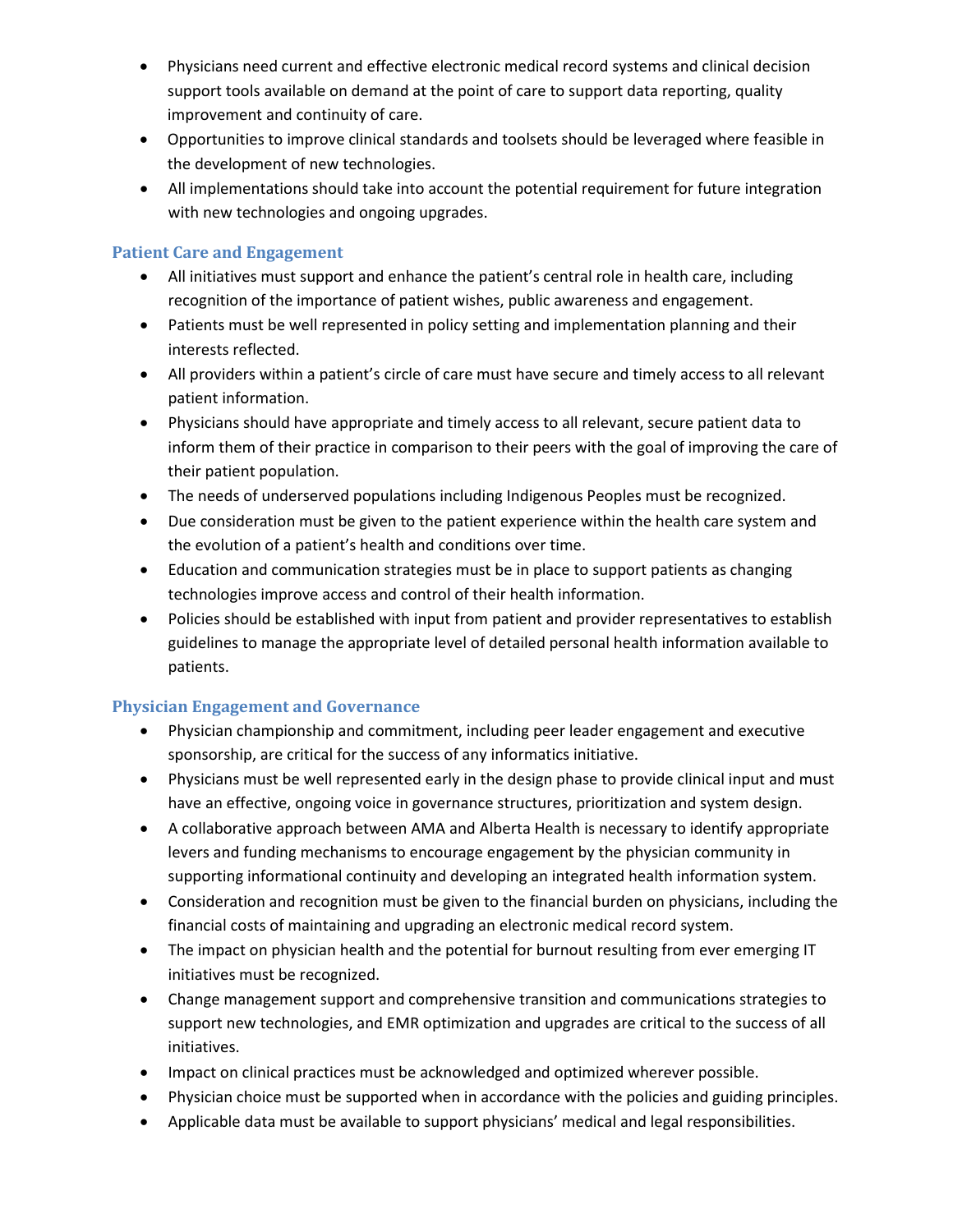- Consideration must be given to the ongoing privacy obligations and technology related privacy implications for physicians, and the need for clear and simplified processes for updating and maintaining Privacy Impact Assessments, and information and data sharing agreements.
- Impact on physicians' medical and legal responsibilities must be considered, supported and reconciled early in the development of process of all eHealth initiatives.
- Roles, responsibilities and accountabilities across all stakeholder groups must be well articulated.

## **Policy**

The policy statements have been grouped to reflect the four pillars which represent the current priorities in Alberta's health informatics environment:

- AHS Connect Care and Provincial Clinical Information System (please see <https://www.albertahealthservices.ca/info/cis.aspx> for further information)
- Integration of Community Information
- Evolution of Alberta Netcare and the Provincial Personal Patient Portal
- Data Analytics and Health System Use

### **AHS Connect Care**

- The AMA supports AHS Connect Care as having significant clinical improvement and care transformation potential.
- The AMA will actively support and coordinate efforts involving AMA representatives on the AHS Clinical Information Sharing Approach (and other committees as needed).
- The AMA will explore opportunities to align and integrate high value Connect Care tools with community EMRs.
- The AMA supports the unique role and responsibilities that physicians have regarding information capture.
- The AMA believes that member engagement and representation is a critical component to the design, testing and implementation of AHS Connect Care.

### **Integration of Community Information**

- The AMA considers community information integration with Netcare to be a key provincial health system priority.
- The AMA supports the expansion and evolution of existing infrastructure, including but not limited to community EMRs and Netcare, to provide additional clinical and health system value.
- The AMA recognizes that ongoing physician and patient representation is essential for all initiatives that integrate community information with the broader provincial health information system.
- The AMA will advocate for change management support to assist physicians in adapting to workflow and practice changes that result from provincial information integration initiatives.
- The AMA supports the development and implementation of a strategy that facilitates data integration between Netcare and AHS Connect Care.
- The AMA will continue to work with provincial stakeholders to simplify and standardized the process of creating and maintaining information and data sharing agreements.

### **Evolution of Alberta Netcare and the Provincial Personal Patient Portal**

• The AMA recognizes the need for alignment and integration between community EMRs, AHS Connect Care and provincial patient portals.